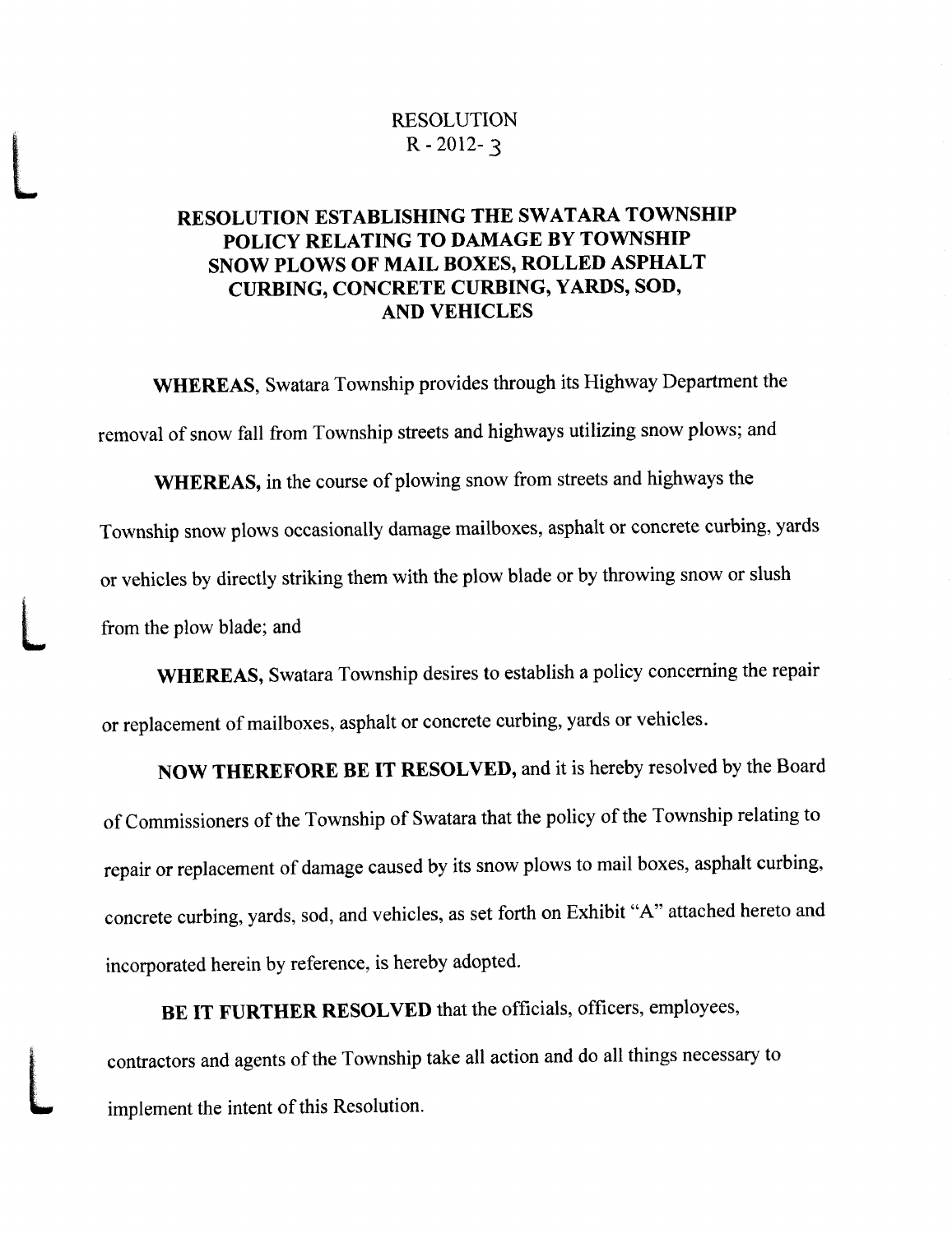# ADOPTED by the BOARD OF COMMISSIONERS OF SWATARA

TOWNSHIP on this Ot day of February 2012.

**ATTEST:** 

m Rabinic

Dolores M. Rubinic, Secretary (Seal)

Finothy W. Berard, President, Douglas Goff Board of Commissioners of Swatara Township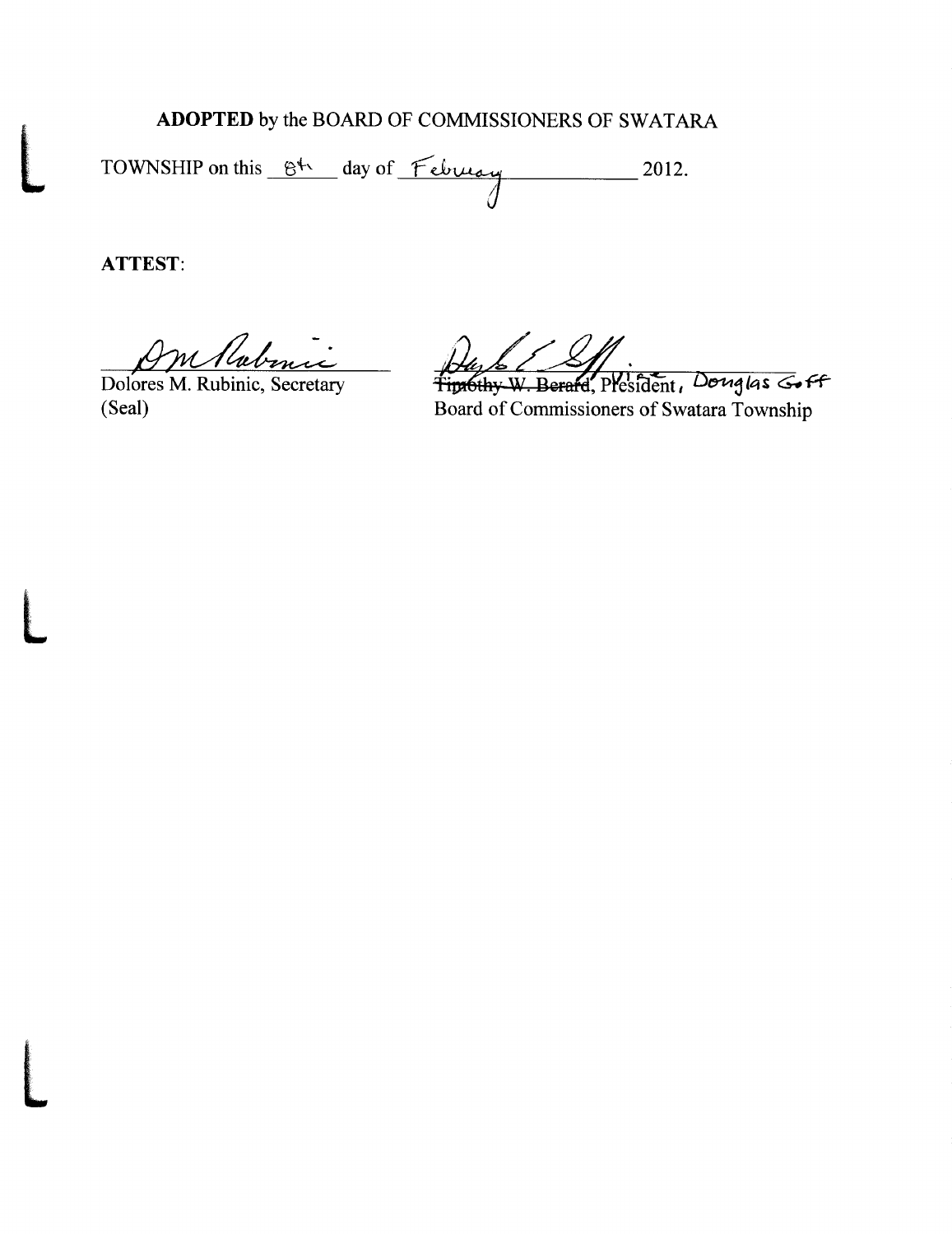# Swatara Township

#### Mailbox Damage by Township Snowplows

In order to provide a fair and uniform resolution to incidents involving mailboxes Mail<br>
In order to provide a fair and<br>
damaged by a Township sno<br>
concerning repair/replacement<br>
It is the job of the Highway<br>
little that can be done to pre In order to provide a fair and<br>damaged by a Township sno<br>concerning repair/replacement

not when the box is knocked over by snow or slush that is thrown by the plow.<br>If a mailbox has been physically struck by a Township snowplow it must be reported to impact of thrown snow. The Township will replace the mailbox and/or post only when<br>the Township snowplow or truck is found to have made direct contact with the mailbox, **Swattara Township**<br>
Matibor Damage by Township Stowphores<br>
In order to provide a like and uniform resolution to incidents involving mullboxes<br>
damaged by a Township snowplow, Swatten Township adheres to the following pol

snow

**SWATERT TOWNSHIP**<br>SWATERT TOWNSHIP<br>Nations Demanate by Township Showplexes<br>is onder to gravitate the same of the Township showplexes<br>increase that conditions are considered by Township increases the following policy<br>conc **EVALUATE THE SET ACTION CONTROL CONTROL CONTROL CONTROL CONTROL CONTROL CONTROL CONTROL CONTROL CONTROL CONTROL CONTROL CONTROL CONTROL CONTROL CONTROL CONTROL CONTROL CONTROL CONTROL CONTROL CONTROL CONTROL CONTROL CONT Swatter a Township**<br> **Swatter a Township**<br> **Natilies:** Damage by Township Symphony<br>
La coulce to gravite is clustered in the strategies of the coulce of the collective gradients<br>
consider by a Township is amplitude to th  $\frac{1}{2}$  post sponsionity<br>ibursement.<br>e post<br>Please sponsibility<br>lbursement.<br>e post<br>Please **Sovetlares Township**<br> **Sovetlares Township**<br>
Maillan, Damage by Township Surveying<br>
In order to provide to this and uniform recolution to incident involving mullivaxes<br>
damaged by a Township incompony System is considere **Swattara Township**<br> **Swattara Township**<br>
Mailbas Damaga by Township Samephore<br>
in coloc to grevide a fair and uniform reaching to  $\alpha$  declined involving mailboxes<br>
damage by a Township scale coloc to the failure of the **Swatter at Township**<br> **Swatter of the chiral during to y Township Secondbers**<br> *is now* the point is a chiral during members and includes the independent include contact when  $\alpha$  is a chiral during point of the stress i **SWATER 2 Township**<br> **SWATER 2 Township**<br> **Mailbox Damage by Township** Susepsions<br>
In order to provide a fair and uniform resolution to incidence involving multivers<br>
cameged by Township moment of resilutions; the inciden **Swattarra Township**<br> **Swattarra Township**<br> **Notice to the claim of the control of the claim of the complete state in the claim of the claim of the claim of the claim of the claim of the claim of the claim of the claim of** 

 $t$  sh.b.T A<br> $\frac{1}{t}$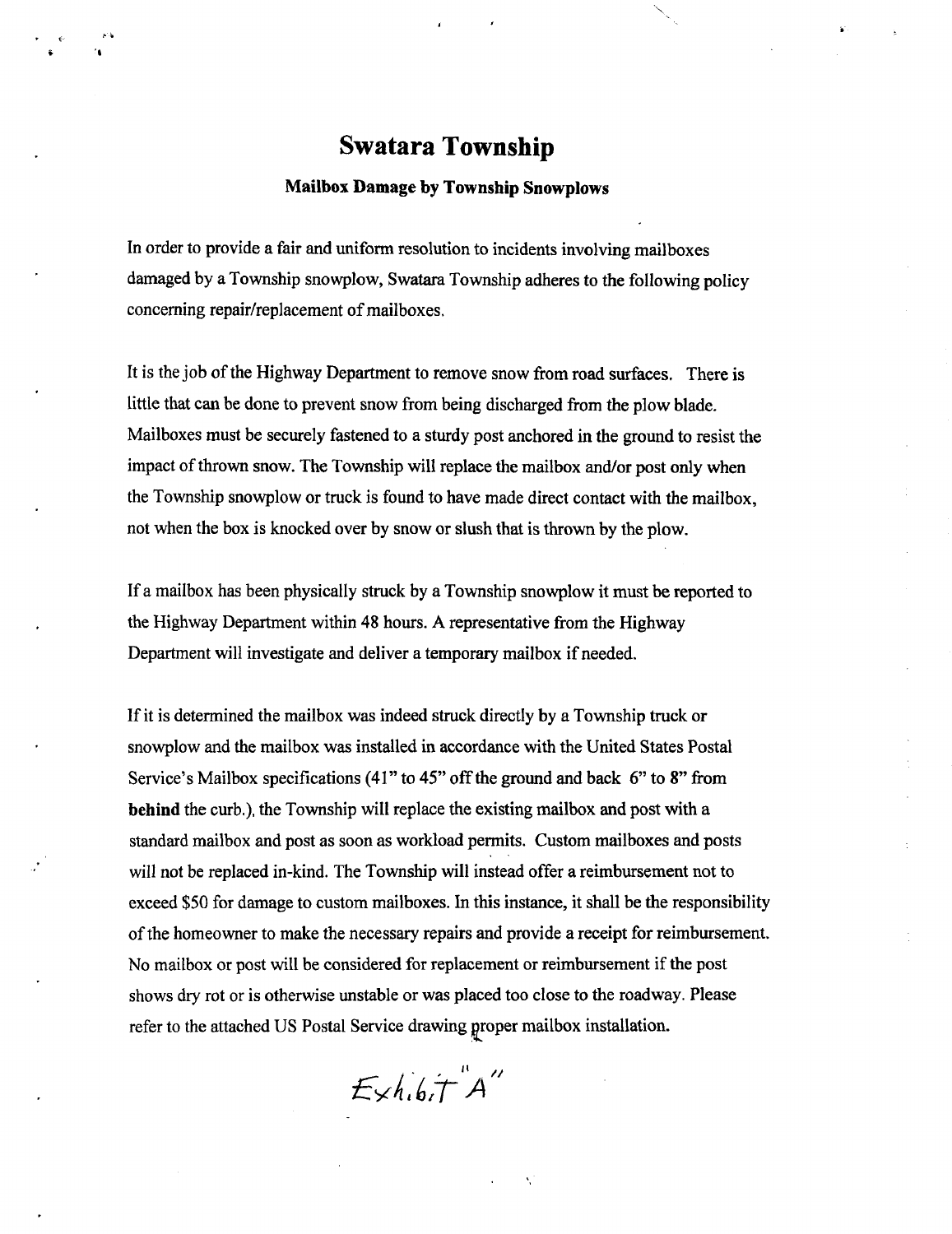The following is PennDOTs policy on mailboxes:

The failuresing is PerandOTB pelicy on multibeness.<br>The affections are set (ParandOTB pc) to evolud diamaging anywords perspect, However, mathematics are at the mathematical at the state of the factor and the mathematical The following is PennDOT1 policy on malibox<br>of:<br>The discussions of Transposition in the transformation is approved in<br>property .<br>Following and the property control density is also also that matter that the<br>perturbation of The diffusion is PremDOTs patkry on multilonoaties<br>
in all cases, we (PemDOTs patkry on multilonoaties assysses's property. However,<br>
realized as a solicity parameterized in the state Light of the formulation realized mea The following is PennDOTs policy on mailbanes:<br>The following is PennDOTs policy on mailbanes:<br>The allows are check of the place in the same is appliqued converted above sured by above the Department of Transportation is a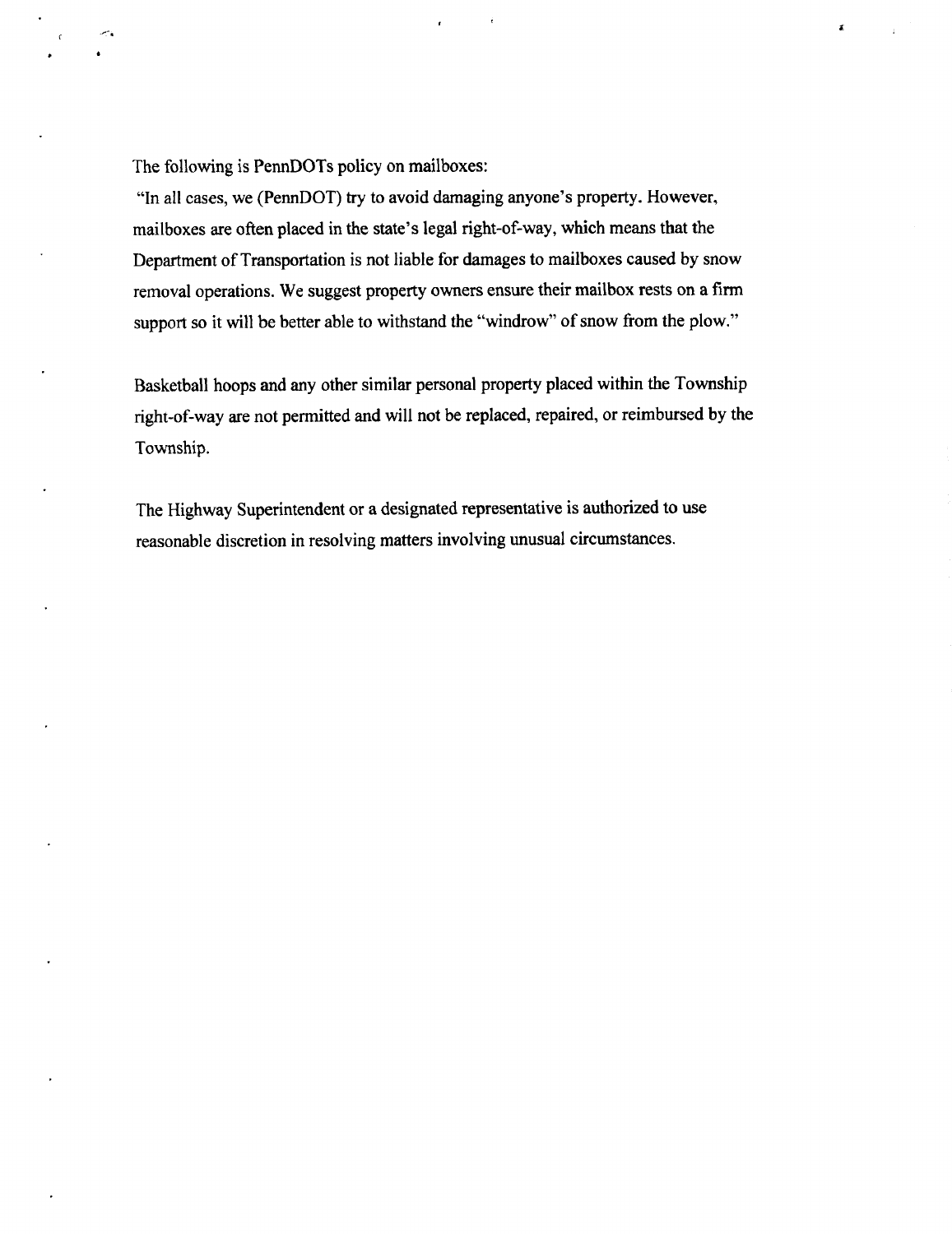In order to provide a fair and uniform resolution to incidents involving damages from plowing snow, Swatara Township adheres to the following policy concerning In order to provide a fair and uniform resolution to incidents involving damages from<br>plowing snow, Swatara Township adheres to the following policy concerning<br>repair/replacement of rolled asphalt curbing, concrete curbing In order to provide a fair and uniform resolution to incidents involving damages from<br>plowing snow, Swatara Township adheres to the following policy concerning<br>repair/replacement of rolled asphalt curbing, concrete curbing and the provide a fair and uniform resolution to incidents involving damages from<br>plowing snow, Swatara Township adheres to the following policy concerning<br>repair/replacement of rolled asphalt curbing, concrete curbing, ya In order to provide a fair and uniform resolution to incidents involving damages from<br>plowing snow, Swatara Township adheres to the following policy concerning<br>repair/replacement of rolled asphalt curbing, concrete curbing

replacement in the space of the main of the property of the state of the property of the state of the state of the state of the state of the state of the state of the state of the state of the state of the state of the st In crisis of provides a fair and uniform resemblion to latislated smoking almages from<br>plowing most Souther To-makip allenes to the following policy concerning<br>respectively. The matrix of results and the state of the stat in order to provide a literaria uniform resolution to indice<br>tun university through the consisting measurement of molecular consisting measurement of molecular provides a measurement of molecular<br>technical properties of m is the cost of provides a flat and uniform resolution to incidents involving stamps from<br>phosing stowe, Soustan Township subtrees in the following polary concorring<br>recording towor, Soustan Township subtree in the followi is the control of this and uniform resolution to indebters involving the<br>magnetic phonon process of the state in the control of the control of<br>the control of the state of the state of the control of the control of<br>the sta is only to provide a filir and uniform restriction to incidents involving diamages form<br>plowing asphalt as formula in the state of the following policy concerning<br>restrictions of the state of the state of the state of the The coden to provide a flat and uniform restriction to include the symbol phonon phonon phonon phonon phonon phonon phonon phonon phonon phonon phonon phonon phonon phonon phonon phonon parameter and a symbol scale and th delinear the matrix of this and unklearn resolution to indeleters involving the<br>matrix process contains a the state of the state of the state of the state of<br>the state of the state of the state of the state of the state o surface the main of the main of the main of the main of the state of the following the state of the state of the state of the state of the state of the state of the state of the state of the state of the state of the stat In order to provide a fair and uniform resolution to incidents involving dumages from<br>proving snow, Swattern Township asheers to the following pedicy concerning<br>respectively. Denote the following concrete curbing, yusts, representation of the state uniform consistent method with geology damages from<br>playing enow, Swatter Towalde subsets to the following policy encouring<br>equality consistent of reducing ballettical player in the following p in order to provide a fair and uniform resolution to incidents surveying dimenses form<br>phostop some section of results and the photon spectroscopies of the photon spectroscopies of the properties of the properties of the The code to provide a flat and uniform resolution to incidents involving stamps from<br>phosing stowe, Soustan Township subtree in the following polary concorring<br>recording towor, Soustan Township subtree in the following po To order to provide a flat and utilizar exposition is incidents involving damages from<br>playing more, somen Towankiy atlanes us the final hering policy conventing<br>requirements of rolled aspiral subsets us the final hering current provides a flat and uniform resolution to incidents involving stampes from<br>phosing stave, Soussex Toomahip schemes to the following polacy concorring<br>recurring the mass. Toomahip schemes to the following polacy co In order to provide a fair and uniform resolution to incidents such single strongs from<br>phostop since, Source: Termship atheres to the following policy concerning<br>resolutions concerning<br>transitive concerning the state of In crisis of provides a fair and uniform resemblion to latislated smoking almages from<br>plowing most Souther To-makip allenes to the following policy concerning<br>respectively. The mass of the state of the state of the state In order to provide a fair and in form resolution to incidents involving entropy forms providing more, Swamers Township at<br>these to the Edwards professional properties of results in the following performance of results of 3.<br>
To order to provide a flat and sublican constantine to incidents involving damages from<br>
provide prove, Sowarn Township adheres so the following policy coexcenting<br>
requirements of rolled against curious can be follow

the of residents plant curbing with the plant curbing will be made on a case by seratched, chipped, or broken. Repairs to damaged curbing will be made on a case by